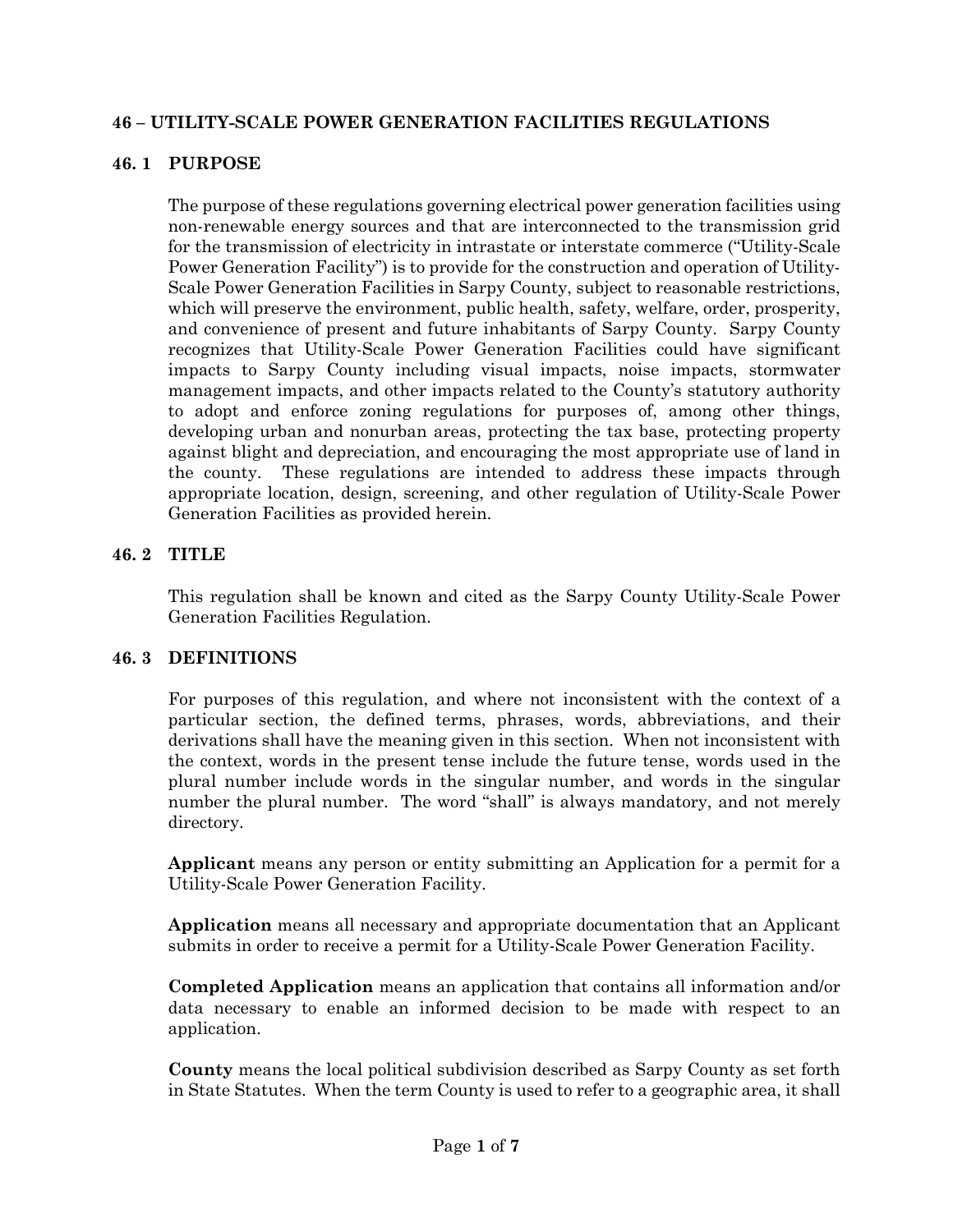denote any areas within the County boundaries excluding areas within the extraterritorial zoning jurisdiction of any City or Village within the County.

**County Board** means the Sarpy County Board of Commissioners.

**Facility Operator** means the entity or entities having controlling or majority equity interest in the Utility-Scale Power Generation Facility.

**Facility Owner** means the entity or entities having controlling or majority equity interest in the Utility-Scale Power Generation Facility, including their respective successors and assigns.

**Utility-Scale Power Generation Facility** or **Facility** means a facility that (a) has an electrical generating capacity of twenty-five (25) megawatts or more and generates electricity for offsite use using non-renewable sources and that are interconnected to the transmission grid for the transmission of electricity in intrastate or interstate commerce, and including all electrically connected equipment on-site used to produce, collect, transmit, and store the facility output up to and including the transformer that steps up the voltage for transport offsite, including supporting structures, buildings, roads, and other appurtenant structures, facilities and equipment, and (b) is not wholly owned by a public power district, a public power and irrigation district, a municipality, a registered group of municipalities, any other governmental entity, or any combination thereof. Utility-Scale Power Generation Facility does not include Wind Energy Facilities or Solar Energy Facilities, as the regulation of such facilities is covered in other sections of these Regulations.

**Planning Commission** means the Planning Commission of Sarpy County.

**Planning Department** means the Department of Planning in Sarpy County, which provides administrative support to the Planning Commission and serves as the office of the Planning Commission.

**Planning Official** means the person authorized and empowered by Sarpy County to interpret, administer, and enforce the requirements of the Sarpy County Zoning Regulations.

**Public Road** means a full passage right-of-way.

**Regulations** means the Zoning Regulations, and subsections thereof, of Sarpy County, Nebraska.

**Setback** means the minimum distance, measured in feet, between the Utility-Scale Power Generation Facility and the property line or access easement.

**Special Use Permit** means the official document or permit by which an Applicant is allowed to file for a building permit to construct and use a Utility-Scale Power Generation Facility as granted or issued by the County Board.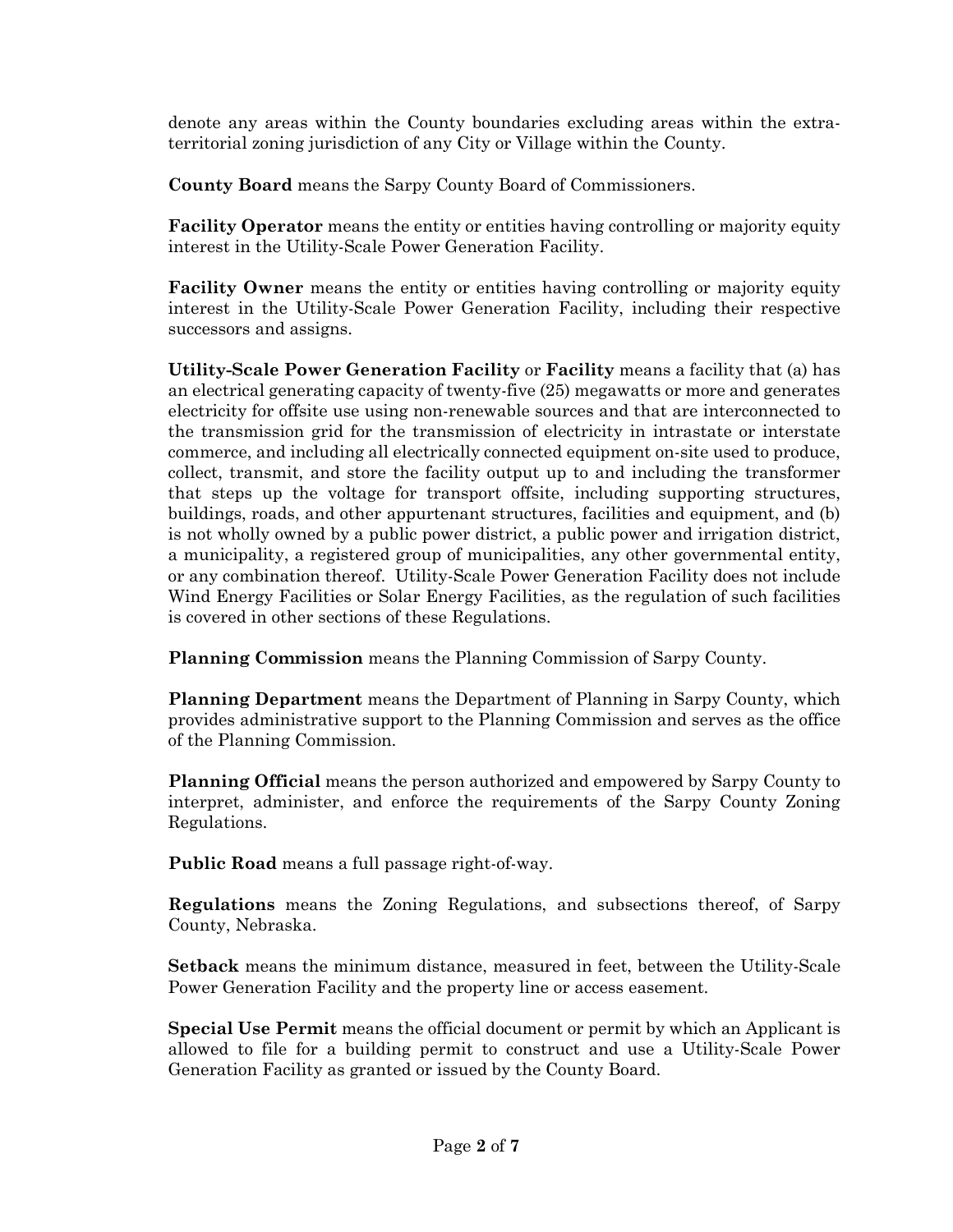**State** means the State of Nebraska.

### **46. 4 OVERALL POLICY AND DESIRED GOALS FOR PERMITS FOR UTILITY-SCALE POWER GENERATION FACILITIES**

In order to ensure that the placement, construction, and modification of Utility-Scale Power Generation Facilities protects the County's health, safety, public welfare, environment features, nature and character of the community and neighborhood, and other aspects of the quality of life specifically listed elsewhere in the Regulations, a Special Use Permit is required for all Utility-Scale Power Generation Facilities. No Utility-Scale Power Generation Facility shall be installed, constructed, or modified until the Application is reviewed and approved by the Planning Commission and the County Board, the Special Use Permit has been issued, and a building permit has been issued in compliance with the County's adopted building codes. Building permits are required for all Utility-Scale Power Generation Facilities. In addition to meeting the requirements of these Regulations for a Special Use Permit, the County will not grant a Special Use Permit for a Utility-Scale Power Generation Facility unless it shall first find and determine:

- (A) The nature of the probable impact on area aesthetics, scenic attributes, and historic and recreational values;
- (B) That the proposed use of such Facility is compatible with uses located in adjacent districts as reflected in the comprehensive plan;
- (C) That the Facility:
	- 1. Is compatible with the public health and safety;
	- 2. Has demonstrated that it has obtained all necessary permits from the Nebraska Department of Environment and Energy;
	- 3. Is in compliance with the criteria and requirements of these Regulations; and
	- 4. Conforms to, and is in compliance with, all zoning laws, ordinances, rules, and regulations of the County.

#### **46.5 PERMIT APPLICATION**

The permit application shall comply with Section 40, Special Use Permits and contain the following:

- (A) A narrative describing the proposed Utility-Scale Power Generation Facility, including an overview of the project and proposed total rated generating capacity of the Utility-Scale Power Generation Facility;
- (B) Identification and location of the properties on which the proposed Utility-Scale Power Generation Facility will be located;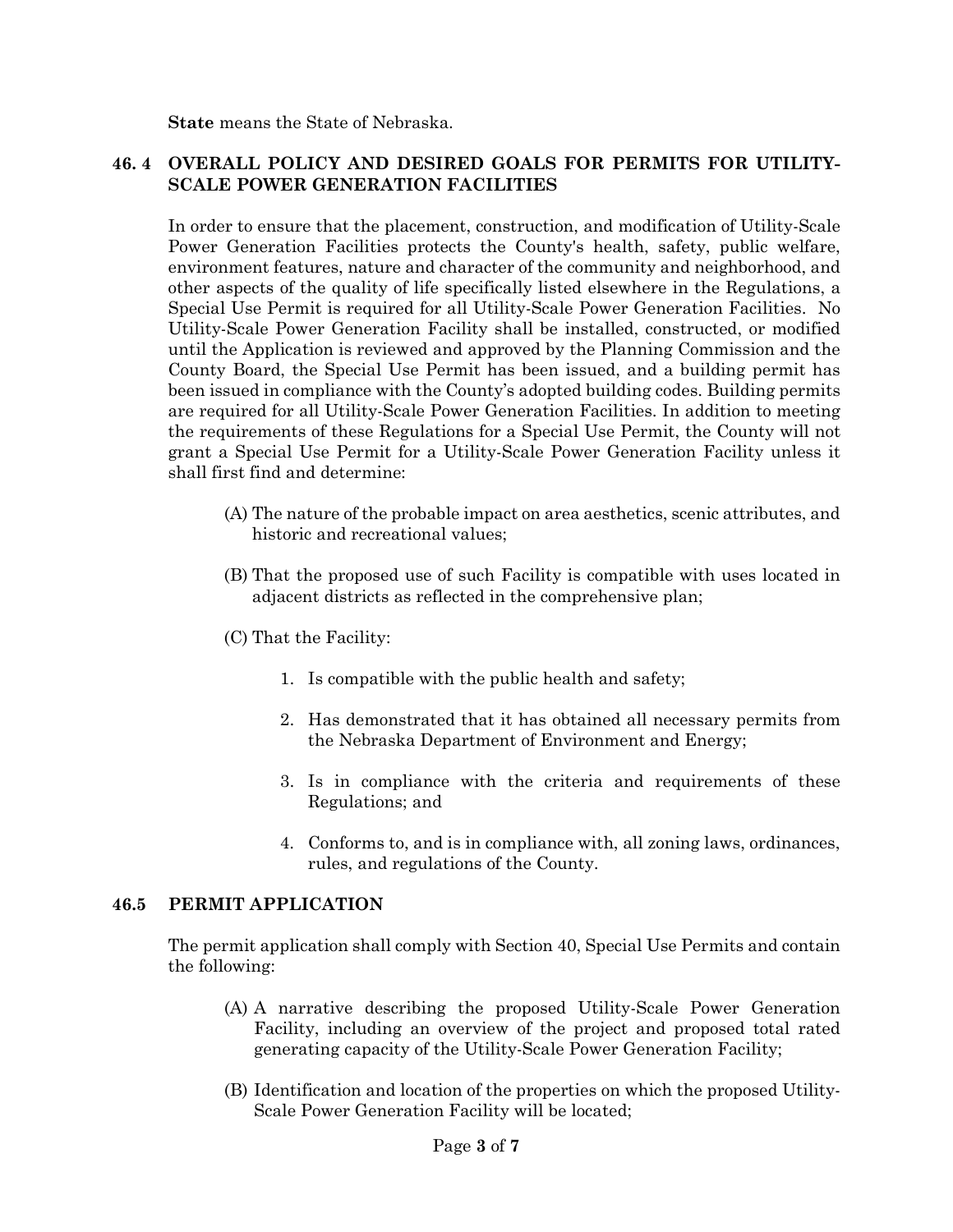- (C) A detailed site plan showing the planned location of all buildings, stacks, power lines, power poles, and all equipment to be constructed, property lines, setback lines, access roads and other site features;
- (D) Other relevant information as may be reasonably requested by Sarpy County to ensure compliance with the requirements of the Regulations;
- (E) Decommissioning plans that describe the anticipated life of the Utility-Scale Power Generation Facility, the estimated decommissioning costs in current dollars, the method for ensuring that funds will be available for decommissioning and restoration, and the anticipated manner in which the Utility-Scale Power Generation Facility will be decommissioned and the site restored;
- (F) Documentation of agreement between participating landowner and the Owner/Operator of the Utility-Scale Power Generation Facility.
- (G) Signature of the Applicant;
- (H) Elevations of the Utility-Scale Power Generation Facility;
- (I) Development Agreement that addresses decommissioning of the Utility-Scale Power Generation Facility and proof of liability insurance.

# **46. 6 SITING**

- (A) Utility-Scale Power Generation Facilities shall be sited only in the General Manufacturing District (IGM), as it is the only district in which permitted uses are compatible with a Utility-Scale Power Generation Facility. Unless otherwise provided in this Section, such facilities shall meet the requirements of the General Manufacturing District (IGM) in Section 23 of these Regulations, including but not limited to the Performance Standards of Section 23.2 and Height and Lot Requirements of Section 23.2 as well as all other applicable sections of these Regulations.
- (B) All Applications for Utility-Scale Power Generation Facilities shall contain a demonstration that the Facility will be sited so as to minimize or mitigate as much as is reasonably possible its visual impact.

# **46. 7 DESIGN AND LAYOUT**

- (A) The installation and design, and all structural, electrical, and mechanical components, of the Utility-Scale Power Generation Facility shall conform to applicable industry standards, all local, state, and federal regulatory requirements, and shall take into consideration local conditions.
- (B) The Applicant shall furnish a visual impact assessment that includes: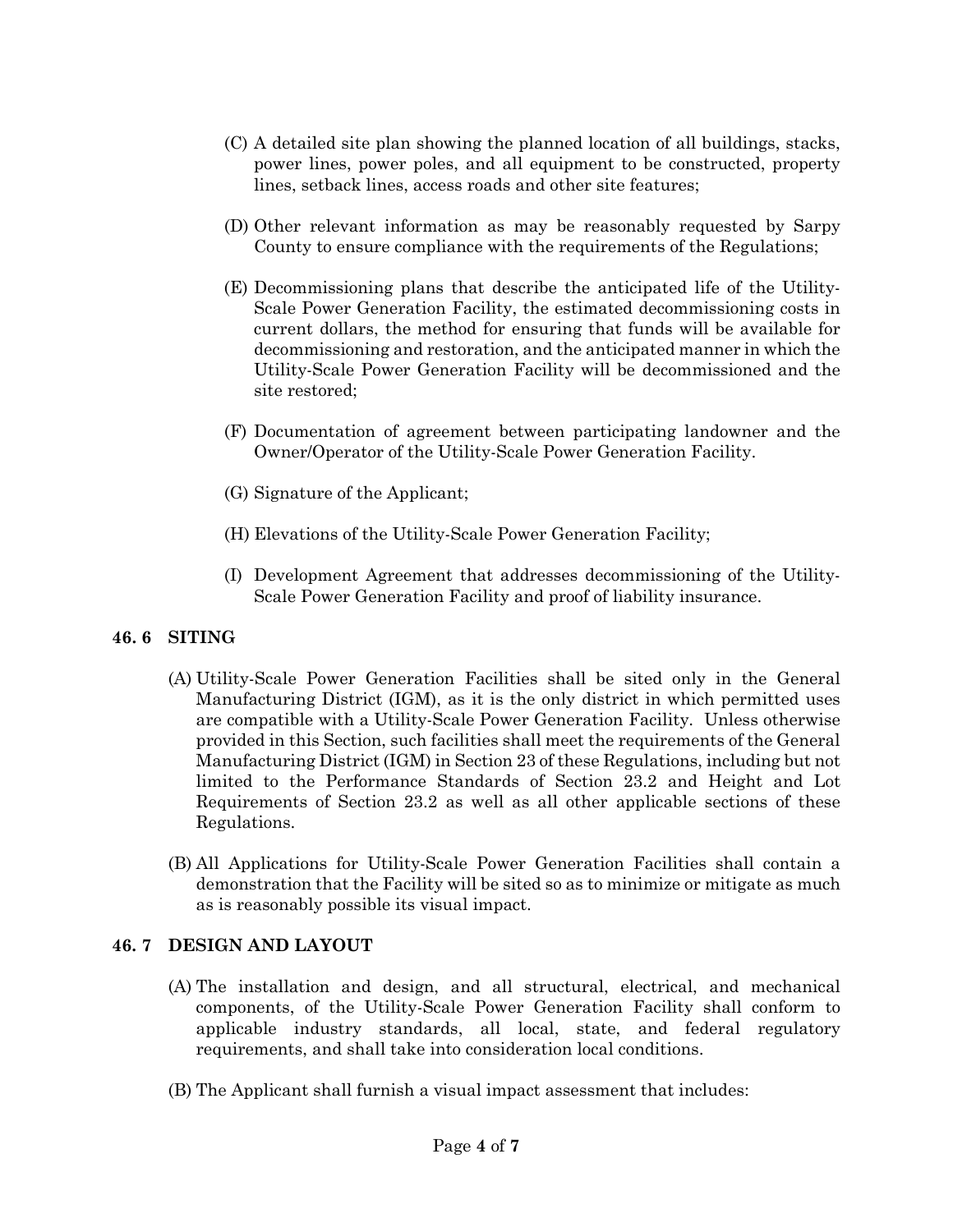- 1. A computer generated "zone of visibility map" at a minimum of one-mile radius from the proposed structure, with and without foliage shall be provided to illustrate locations from which the proposed Utility-Scale Power Generation Facility may be seen; or
- 2. Pictorial representations of "before and after" (photo simulations) views from key viewpoints as may be appropriate, including but not limited to State highways and other Public Roads; state and local parks; other public lands; historic districts; preserves and historic sites normally open to the public; and from any other location where the site is visible to a large number of visitors, travelers or residents. Guidance will be provided, concerning the appropriate key sites at the pre-application meeting. The Applicant shall provide a map showing the locations of where the pictures were taken and distance from the proposed structures of the Facility.
- (C) Utility-Scale Power Generation Facilities shall be screened from view of the adjacent street, road, or highway, and from adjacent properties, as fully as practicable and to the extent such does not interfere with industry standards for construction of such facilities, using any combination of the following as approved by the County Board:
	- 1. Landscaping shall consist of a combination of trees and shrubs suitable to screen the Utility-Scale Power Generation Facility from view from adjacent streets, roads, or highways, and from adjacent properties, except that beneath overhead power lines no trees with an expected height greater than 25 feet at maturity shall be planted. Selection of plant material shall coordinate with the vegetation in the surrounding land uses, or expected land uses (i.e., domestic plants shall be used in areas where surrounding development has used domestic plants, and native vegetation shall be used where surrounding terrain or development has used native plantings);
	- 2. All ground within landscaped areas shall be covered with ground covering. If rock is used, rock color and size shall be selected to blend in with the surroundings;
	- 3. Other methods of screening, including but not limited to fences or walls constructed of attractive, permanent- finished materials which blend with surrounding land uses, and fully contain the visual impact of the Facility. Solid masonry walls, or precast concrete walls with suitable architectural finish may be used as approved by the County Board;

# **46. 8 LIGHTING**

- (A) Lighting Standard. Lighting from the Facility shall not create greater than 0.50 foot candle of spillover light at a single-family zoned residential property line.
- (B) Redirecting/Screening of Light Sources. All sources of light, including security lighting, illuminated signs, vehicular headlights, and other sources shall be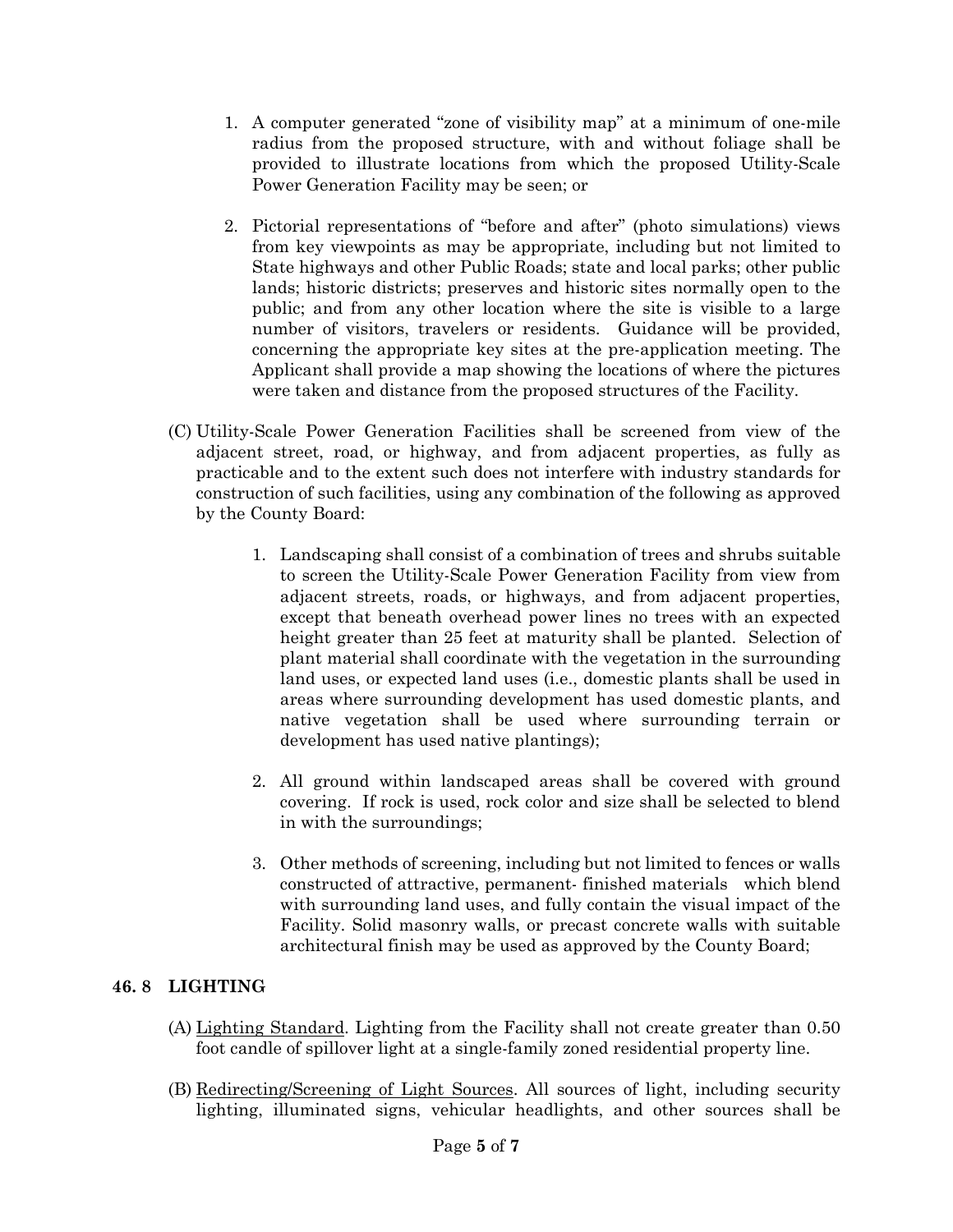directed away from single-family zoned residential property or screened so that the light level stated above is not exceeded.

# **46.9 RETENTION OF EXPERT ASSISTANCE AND REIMBURSEMENT BY THE APPLICANT**

- (A) The County Board may hire any consultant and/or expert necessary to assist the Planning and Building Department, Planning Official, Planning Commission, and County Board in reviewing and evaluating the Application, including the construction of the site once permitted, and any site inspections.
- (B) An Applicant shall reimburse and pay the County for all reasonable costs of consultant and expert evaluation and consultation to the County in amounts as set forth in the current Master Fee Schedule in connection with the review of any Application, including where applicable, review for compliance with state and federal regulatory agencies, permits, and approvals, and the construction of the site, once permitted. The County's consultants/experts shall invoice the County for its services related to the Application within sixty (60) days of such services being provided. County shall then invoice the Applicant for such costs, in amounts as set forth in the current Master Fee Schedule, and Applicant shall pay all invoices within thirty (30) days from receipt.
- (C) The total amount of the funds needed as set forth in subsection (B) of this Section may vary with the scope and complexity of the project, the completeness of the Application, and other information as may be needed to complete the necessary review, analysis, and inspection of any construction of the Facility.

#### **46.10 DECOMMISSIONING**

- (A) The Facility Owner shall have two (2) years to complete decommissioning of the Facility if no electricity is generated for transmission and distribution for a continuous period of one (1) year.
- (B) Decommissioning shall include removal of all buildings, chimneys, stacks, power lines, power poles, equipment, cabling, electrical components, roads, and any other associated facilities or structures below grade.
- (C) Disturbed earth shall be graded and re-seeded.
- (D) A development agreement, prepared by the County, must include financial surety from the Facility Owner for decommissioning that also binds successors and assigns to the same, and must be signed and part of the Application to address decommissioning responsibilities and filed with the Register of Deeds.
- (E) The Facility Owner shall establish a decommissioning security sufficient for funding the cost of decommissioning of the Facility, as estimated pursuant to Section 46.5(G) above. Such decommissioning security shall be in the form of a performance bond, surety, letter of credit, corporate guarantee, or other form of financial assurance that is acceptable to the County, and shall be established by